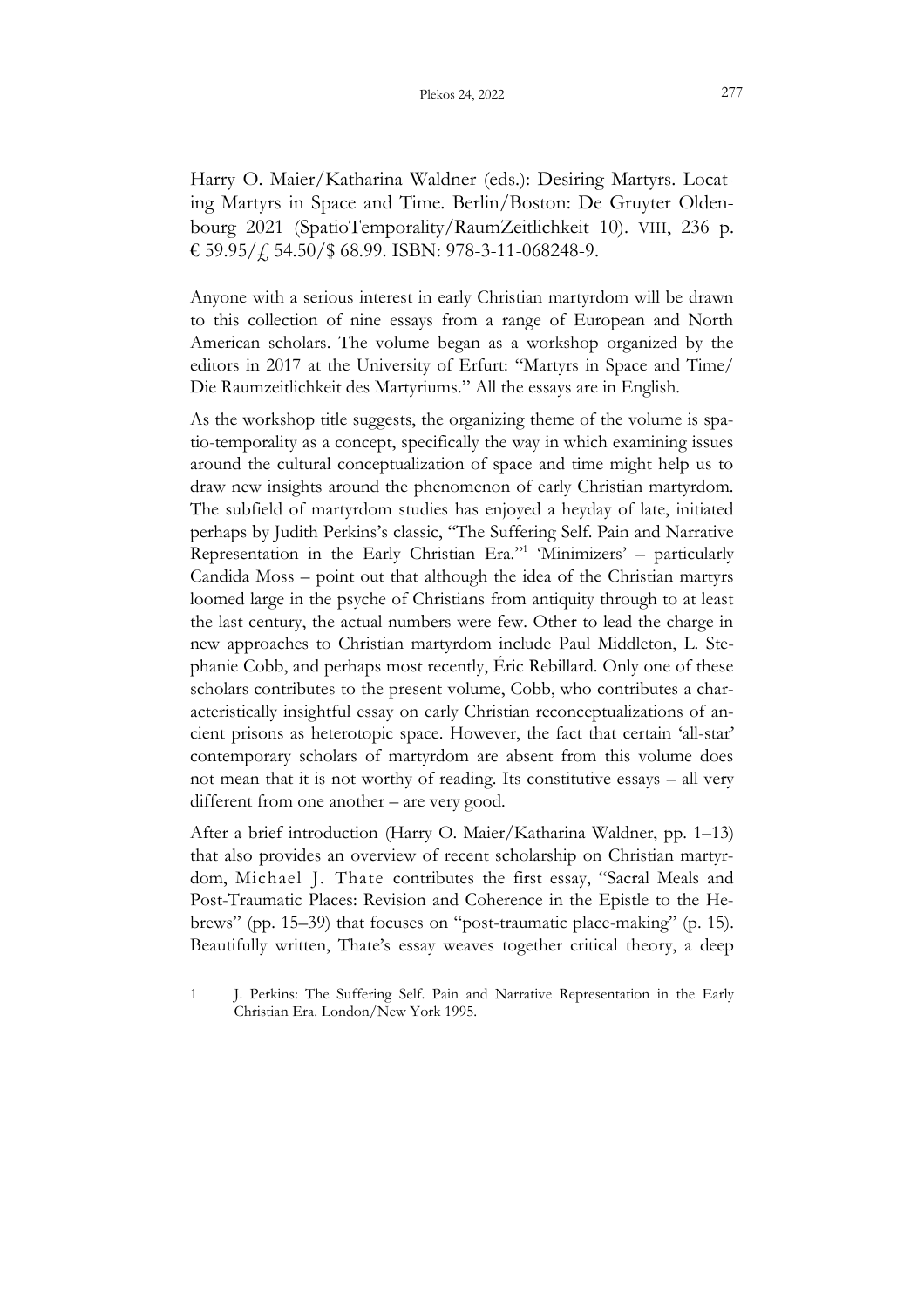dive into scriptural study in both Hebrew and *koine* Greek, and a full consideration of the immediate context which produced the most neglected and perhaps unloved of New Testament books. The trauma of Jesus's crucifixion effected, Thate argues, a series of "sacerdotal shifts: violent death becomes a sacrifice; the transgenerational trauma of a community is mark[ed] as membership within the polity of priesthood; somatic insecurity congeals in the sharing of a sacral meal; and desolate space becomes a commemorative place" (p. 34).

The second essay, "'Who are these clothed in white robes and whence have they come?' The Book of Revelation and the Spatiotemporal Creation of Trauma" (pp. 41–62) by editor Harry O. Maier draws on the spatial theories of Henri Lefebvre and Edward Soja as well as Mikhail Bakhtin's temporal chronotope to assess the role of characters in the Book of Revelation. Maier takes on a key issue in our studies of Revelation; namely, that although it has long been held that the book, like all apocalyptic literature, was produced under a traumatic situation as a response to that crisis, Roman historians have found no particular crisis situation in first-century Asia Minor. Maier effectively turns this idea on its head: "trauma," he writes, "is not an outcome of the world behind the text, but a position arising out of the text and placed before the world of the audience. Revelation is not a response to trauma, it is intended as the creation of it in order to achieve its persuasive ends" (p. 53).

Christopher A. Frilingos's "Murder at the Temple: Space, Time and Concealment in the *Proto-gospel of James*" (pp. 63–79) reads like an enjoyable murder mystery. Who killed the priest Zacharias, the father of the infant John the Baptist, in the apocryphal infancy narrative, the *Protoevangelium of James*? Although Zacharias has traditionally been treated as a martyr, Frilingos turns this notion on its head, arguing instead that (spoiler!) Zacharias willingly sacrificed himself not for religion but for love of his family. While I found Frilingos's contribution to this volume to be a great read, it engages far less critical theory than the first two essays, giving the impression that Frilingos had a paper ready on the 'martyrdom' of Zacharias that he retrofitted, so to speak, to better fit the volume's focus on spatio-temporality. He addresses this focus only in the paper's third and final part,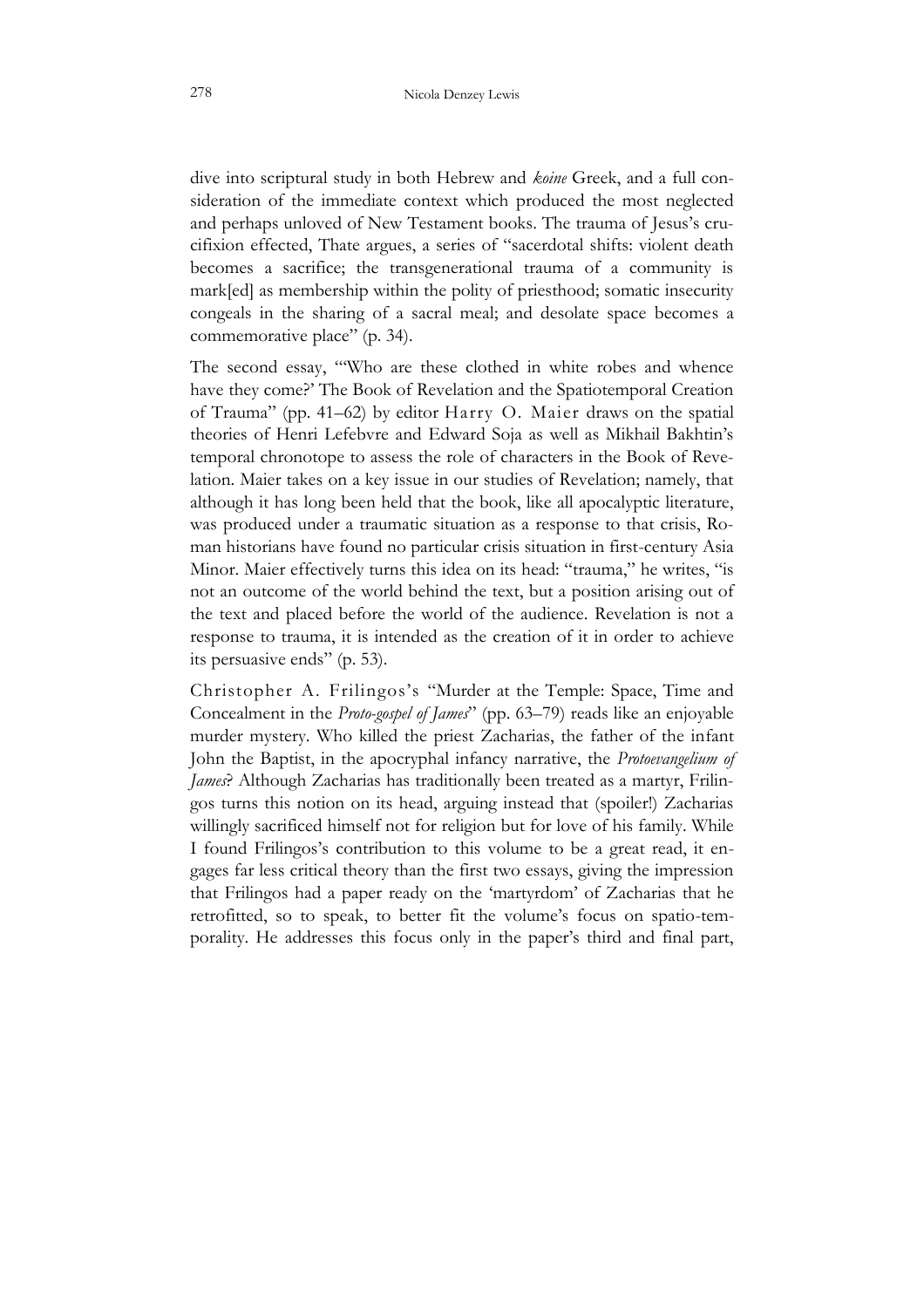drawing on C. M. Chin's wonderful essay, "Cosmos,"<sup>2</sup> but it is more of a coda for his paper than an integrated whole.

Jan N. Bremmer's "Roman Judge vs. Christian Bishop: The Trial of Phileas During the Great Persecution" (pp. 81–117) is classic Bremmer: exquisitely detailed and thoroughly researched and documented. Bremmer works not at the level of narrative but of manuscript. He delves into the question of the degree to which Roman court trial records embedded into Christian documents are reliable, pushing back against the recent scholarship of Éric Rebillard. Bremmer concedes that "there is no satisfactory solution to the problem of authenticity that covers all cases, and we will have to be content with the fact that we can reconstruct the original *ipsissima verba* in the trials only to a certain extent without ever being able to reach absolute certainty" (p. 86). Nevertheless, he finds one manuscript ("*Be*") of the *Trial of Phileas* to be particularly reliable source that can help us to "reconstruct the original martyr's Acts to a very large extent" (p. 105). Like Frilingos, the volume's organizing theme of spatio-temporality seems tangential to Bremmer's engagement with the ancient material, beyond locating the *Trial of Phileas* in Egypt at a time of imperial persecution of Christians.

The fifth essay, Eric C. Smith's "Pure Bread of Christ: Imperial Necropolitics and the Eucharistic Martyrdom of Ignatius" (pp. 119–135), uses Achille Mbembe's necropolitics to reframe Ignatius of Antioch's willful march toward death in the amphitheater as an expression of agency against the power of empire. This is a gem of an essay – sophisticated without being full of jargon, it establishes a paradigm for the way in which postcolonial theory can help us to think differently about the ancient world. Smith writes, "Ignatius was journeying from the periphery of the empire to the center, intending by the death of his body to uncenter altogether the Empire and its claims on dominated bodies" (p. 133). Smith's is the first of two contributions in this volume on Ignatius; the second is Nicole Hartmann's "Bones Ground by Wild Beast's Teeth. Late Ancient Imaginations of the Death of Ignatius of Antioch" (pp. 155–175). In fact, Hartmann's focus is not on Ignatius himself but on the Nachleben of Ignatius's seven letters, particularly in the construction of two late antique martyr acts

<sup>2</sup> C. M. Chin: Cosmos. In: C. M. Chin/M. Vidas (eds.): Late Ancient Knowing. Explorations in Intellectual History. Oakland, CA 2015, pp. 99–116.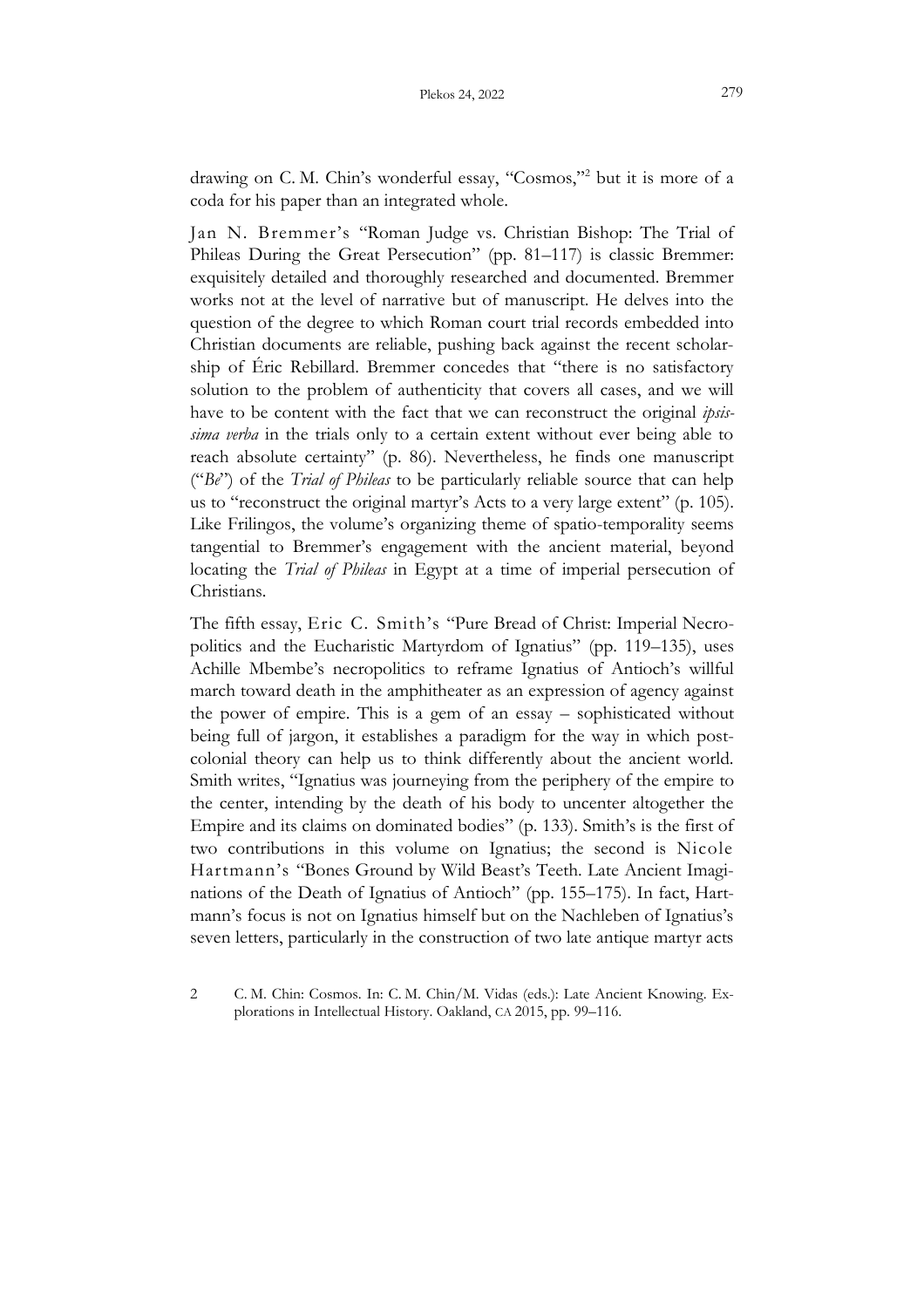featuring Ignatius's martyrdom: the Roman and the Antiochene Acts. Hartmann follows Christian networks and traditions concerning Ignatius's relics as the cult of the saints begins to dominate late antique imaginations. Hartmann sees these later Acts as "products of the late antique cultural battle ground of the cult of saints, which was about the highest awareness and importance attributed to cities and places by the number and importance of their executed Christians" (p. 172).

Sandwiched between Smith's and Hartmann's Ignatius articles is another tightly constructed use of critical theory applied to early Christian martyrdom: L. Stephanie Cobb's "From Prison to Palace: The *Carcer* as Heterotopia in North African Martyr Accounts" (pp. 137–153). Here, Cobb applies Foucault's concept of the heterotopia – "spaces of *otherness* [...] in which new modes of sociality are imagined and practiced"  $(p. 146) - to$ Roman prisons, which she describes using a variety of Latin authors as filthy, inhuman spaces of darkness, desperation, and death. She contrasts the reality of ancient prisons with the manner in which early Christian writers such as Perpetua conceived of them as places of *refrigerium*, literally a cooling, refreshing place of blessed rest and repose. Cobb notes, "Theories of critical spatiality bring to our awareness that space is not an objective reality but – like the amphitheater and the prison in Christian martyr narratives – spaces are always constructed through social practices and discourses" (pp. 151–152).

Co-editor Katharina Waldner's "When the City Cries: The Spacetime of Persecution in Eusebius' *Martyrs of Palestine*" (pp. 177–192), investigates the traumatic events of the 'Great Persecution' (303–311 CE). Although the events of the persecution were personally traumatic to Eusebius, Waldner argues, his *Martyrs of Palestine* transposes the local (even 'his' local) to the universal by the way in which his martyrological account re-figures Palestine and particularly Caesarea into a more universalized, typical late-Roman city. By using martyrdom as a structuring principle in his church history, Waldner writes, Eusebius invents "a new kind of history," transforming "an individual trauma into a cultural one" (p. 183). Waldner's essay is thoughtful and interesting, although her suggestion that Eusebius introduces the heavenly Jerusalem as a sort of 'thirdspace' remains tantalizing but never fleshed out.

The final contribution, Jennifer Otto's "Making Martyrs Mennonite" (pp. 193–209), focuses on the *Martyrs Mirror* (1660) that constitutes the